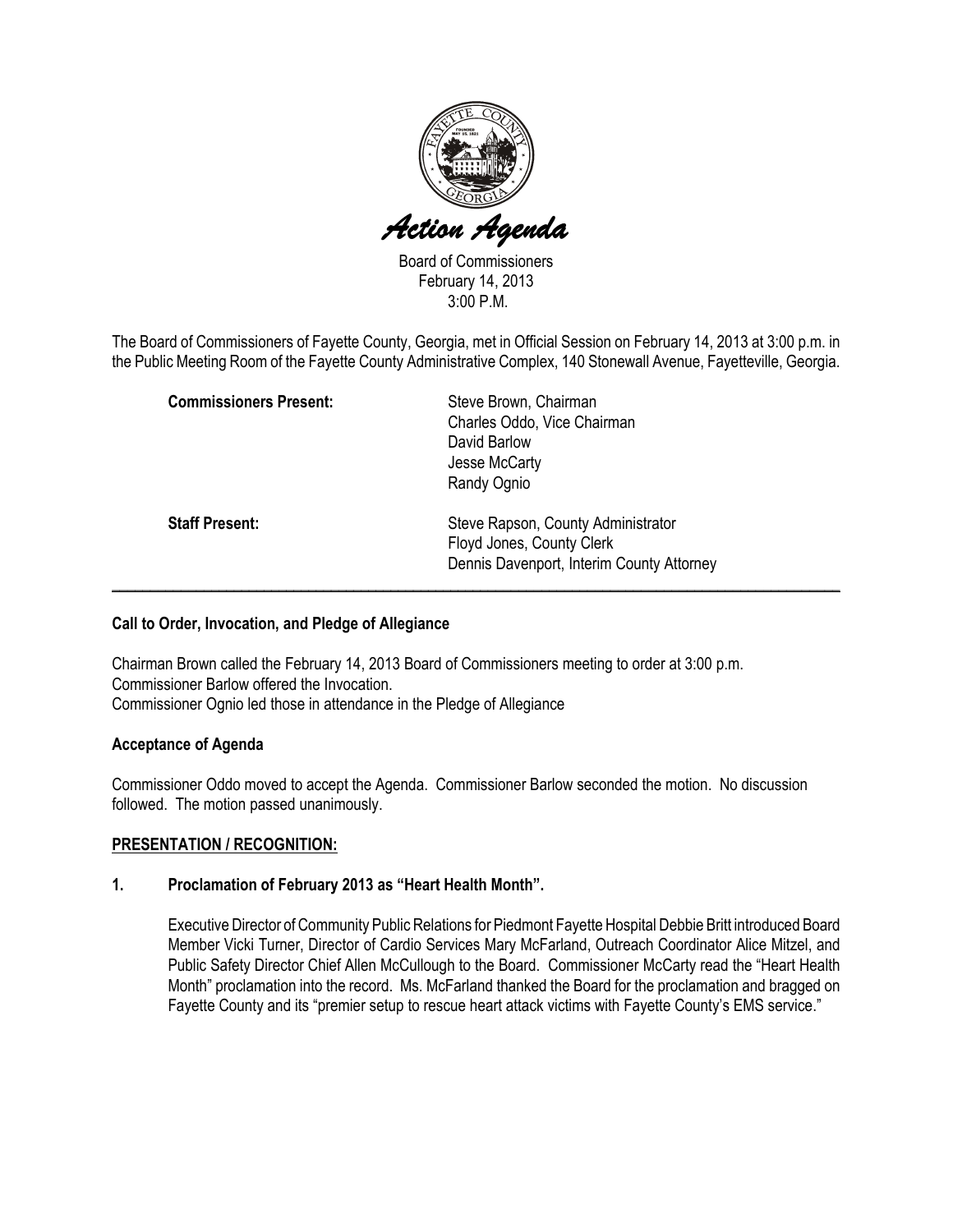Action Agenda February 14, 2013 Page Number 2

## 2. Presentation of the Government Finance Officers Association Distinguished Budget Award for Fayette County's annual budget document for the fiscal year beginning July 1, 2011 and ending June 30, 2012.

Finance Director Mary Holland and Budget Officer Sergio Acevedo accepted the Government Finance Officers Association Distinguished Budget Award on behalf of the Fayette County Finance Department.

## 3. Presentation of the Government Finance Officer's Association Certificate of Achievement for Excellence in Financial Reporting for both Fayette County's and Fayette County's Water System Comprehensive Annual Financial Reports (CAFR) for the fiscal year ended June 30, 2011.

Finance Director Mary Holland and Budget Officer Sergio Acevedo accepted the Government Finance Officers Association Certificate of Achievement for Excellence in Financial Reporting on behalf of the Fayette County Finance Department.

County Administrator Rapson noted that both awards are "big deals" and that he appreciated the work involved to make them possible since they are not just given away.

## 4. Presentation by Fayette County's auditing firm, Nichols, Cauley & Associates, LLC. of the results of the Fiscal Year 2012 annual audit.

Finance Director Mary Holland introduced Audit Partner William Sammons and Audit Manager Greg Chapman, both with Nichols, Cauley & Associates, LLC. Ms. Holland reminded the Board that the County just completed its annual audit for Fiscal Year ending June 30, 2012, and that both gentlemen were present to present their information. The information was presented to the Board by both Mr. Sammons and Mr. Chapman. Mr. Sammons and Mr. Chapman also answered questions from the Board.

# PUBLIC COMMENT:

Dot Ensley: Ms. Dot Ensley spoke about an initiative she was promoting to help families in Adairsville, Georgia who were recently impacted by tornadoes. She called on Fayette citizens to provide supplies to First Baptist Church in Fayetteville and Peachtree City Christian Church, and to travel to Adairsville on Saturday, February 23, 2013 with others from Fayette County to distribute the supplies.

Warren Oddo: Mr. Warren Oddo asked the Board to consider placing its meetings online. He also suggested that the Board could allow for informal public comments or online feedback. County Administrator Rapson replied that he was holding a draft of a Request for Proposals (RFP) for audio-video capabilities that do exactly what Mr. Oddo was requesting.

Mrs. Tachikawa: Mrs. Tachikawa informed the Board that she has seven dogs and has been notified that she will have to relocate several of them. She appealed to the Board to find a way to allow her to her dogs, perhaps by allowing her to have a kennel license, or have time to foster the dogs until they find good homes. Chairman Brown said Attorney Dennis Davenport would review Mrs. Tachikawa's information to determine what the possibilities, and he said someone would contact her the next day.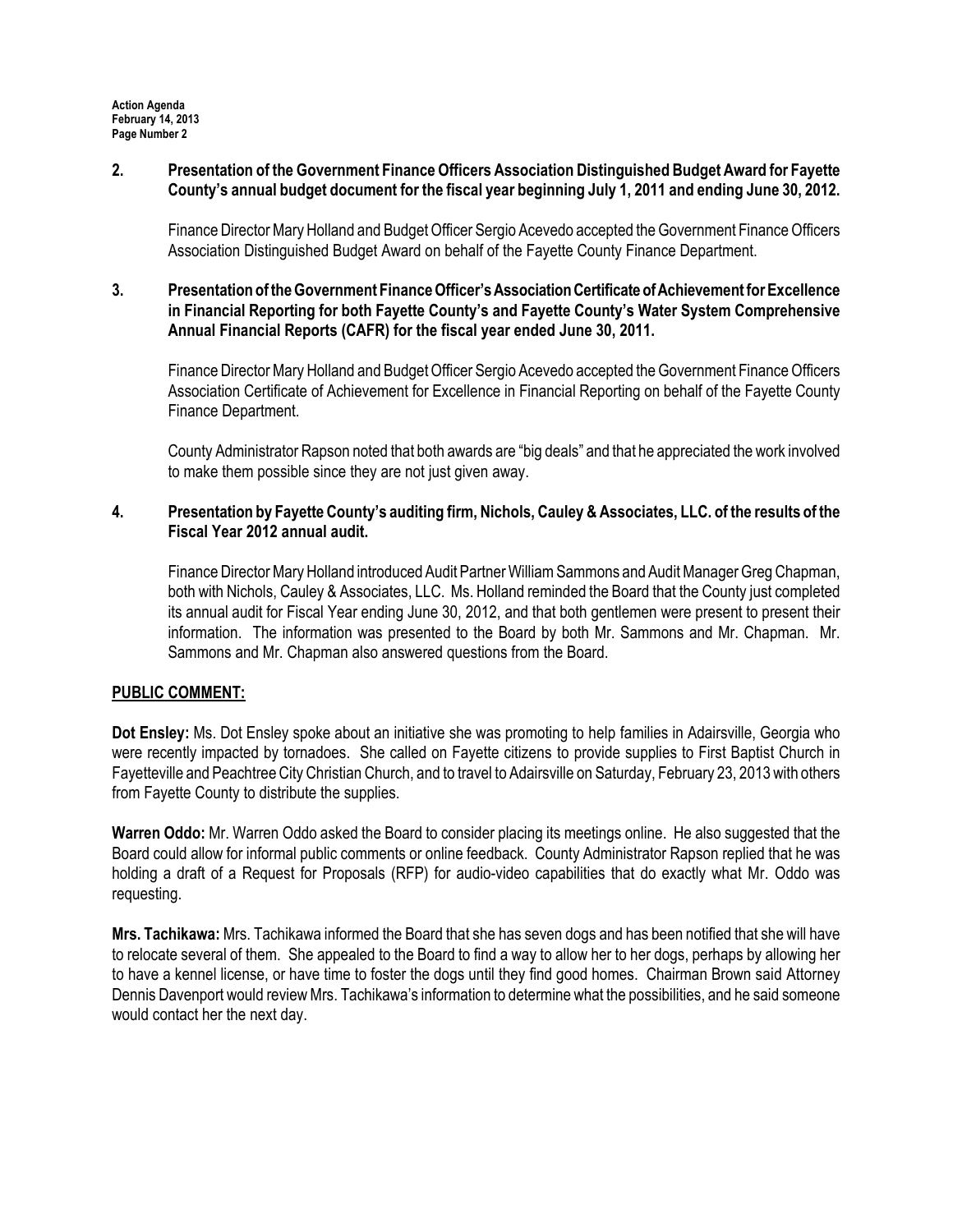Action Agenda February 14, 2013 Page Number 3

Bob Sitz: Mr. Sitz reminded the Board that he has asked each Commissioner to look at the County's animal control statutes in total. He repeated his request and asked the Board to form a citizens' advisory group to study the issue. He suggested that cases like Mrs. Tachikawa's and others could be "put on hiatus" until the citizens' advisory group reached a decision. He said he did not agree totally with the Board's earlier action on the issue since he thought it was discriminatory against those in the rest of the county who has animals.

## CONSENT AGENDA:

Commissioner Oddo moved to approve Consent Agenda Items 5-8. Commissioner McCarty seconded the motion. No discussion followed. The motion passed unanimously.

- 5. Approval of staff's request to accept a proposed amendment to extend an existing Intergovernmental Agreement between the Town of Tyrone and Fayette County, Georgia for an additional eight (8) months, and to include a provision for use of a borrow pit at Handley Park.
- 6. Approval of the Water System Director's recommendation to award Bid #868-Water Distribution Parts, consisting of six contracts in an aggregate amount of \$259,580.00, to six companies that were low bidders on items used by the Fayette County Water System for water distribution, and authorization for the Chairman to sign the contracts contingent upon the County Attorney's review.
- 7. Approval of the Water Committee's recommendation to award both the base bid and an additive alternate bid for the Landscaping at Lake McIntosh to the low bidder, Steadham Grading, Inc., in an aggregate amount of \$78,268.78, and authorization for the Chairman to sign the contract contingent upon the County Attorney's review.
- 8. Approval of the January 22, 2013 Special Called Meeting Minutes, the January 24, 2013 Board of Commissioners Meeting Minutes, and the January 29, 2013 Special Called Meeting Minutes.

#### NEW BUSINESS:

9. Consideration of the City of Fayetteville's request to annex a 0.51 acre lot located at 104 Ellis Road in Land District 5, and to rezone said lot from C-H (Commercial Highway) to C-3 (Highway Commercial).

Community Development Director Pete Frisina reviewed the City of Fayetteville's annexation request. Commissioner Ognio moved to accept the annexation of the land lot at 104 Ellis Road, Land District 5, and to rezone said lot from C-H (Commercial Highway) to C-3 (Highway Commercial). Commissioner Barlow seconded the motion. No discussion followed. The motion passed unanimously.

10. Consideration of the County Administrator's recommendation to restructure the current Pension Committee to include the Chairman of the Board of Commissioners or his/her Designee, Human Resources Director, Finance Director, County Administrator, and an Employee appointed by the County Administrator.

County Administrator Rapson briefly discussed his request with the Board saying it realigns the membership of the Pension Committee to agree with the actual plan documents for the retirement plans that are currently existing. Commissioner Barlow moved to accept the County Administrator's recommendation to restructure the current Pension Committee to include the Chairman of the Board of Commissioners or his/her Designee,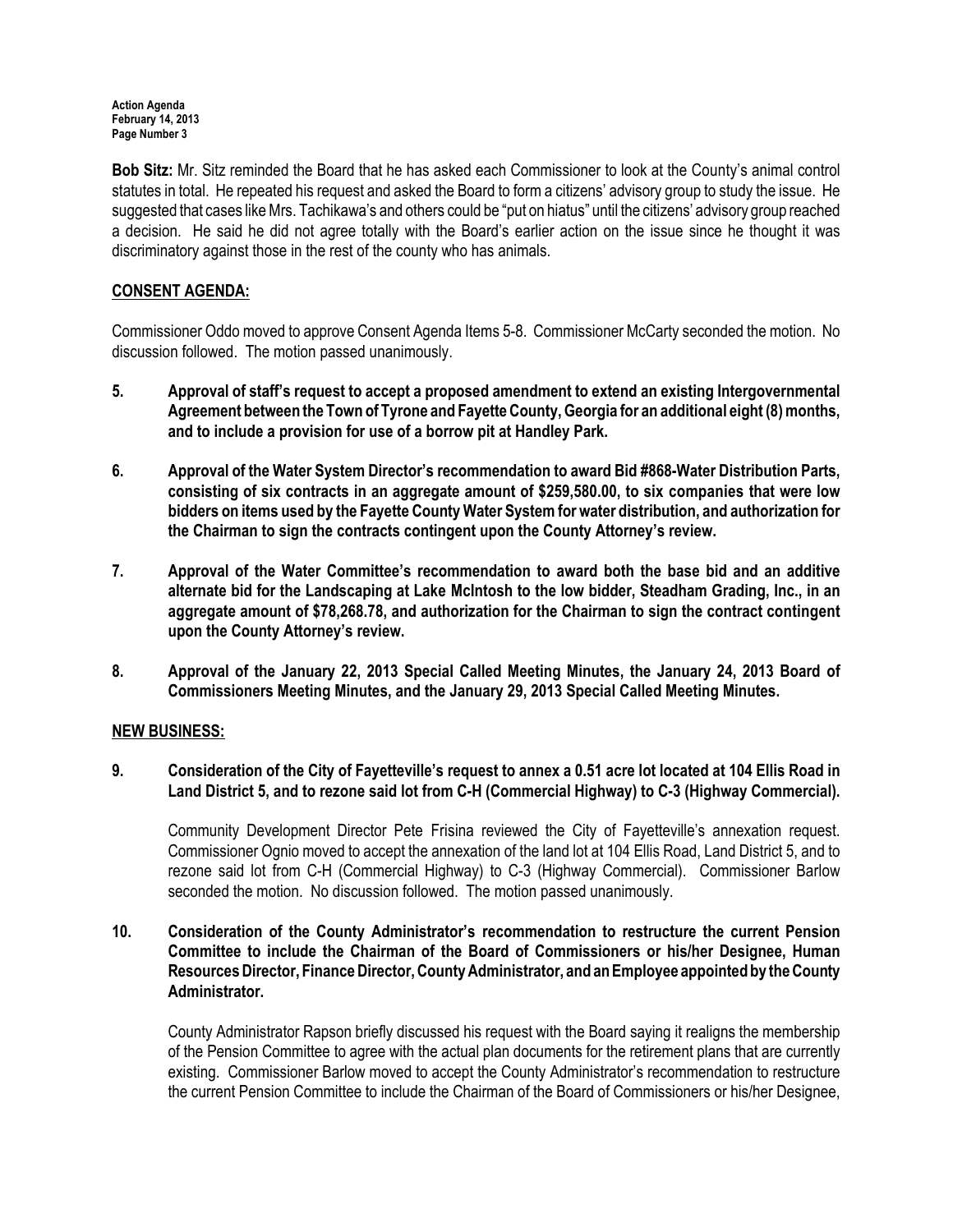Human Resources Director, Finance Director, County Administrator, and an Employee appointed by the County Administrator. Commissioner McCarty seconded the motion. No discussion followed. The motion passed unanimously.

## 11. Consideration of the County Clerk's recommendation to fill one vacated position on the Fayette County Ethics Board.

Chairman Brown reminded the Board that the County has two alternates for the Ethics Boards who were appointed by the last Board of Commissioners. He stated that Mrs. Larris Marks filled in for a vacancy that was formerly held by Mayor Dan Langford, and that she was the alternate for the last Ethics Hearing. He recommended that the Board of Commissioners keep Mrs. Marks in that position since she did a wonderful job and is highly qualified.

Commissioner Oddo agreed with Chairman Brown's assessment of Mrs. Marks, and his statement was accepted as a motion to appoint Mrs. Marks to the Ethics Board. Commissioner Barlow seconded the motion. No discussion followed. The motion passed unanimously.

## 12. Consideration of the County Clerk's request to fill one new position, for a three-year term, on the McIntosh Trail Community Service Board.

Chairman Brown noted that the County has not issued a press release advertising the position. He thought that an upcoming agenda should have consideration to automatically advertise these types of posts as they become available. County Administrator Rapson replied that he was going to address this issue under Administrator's Reports that as a matter of Board policy that staff would automatically begin advertising through press releases all appointments to county boards and / or appointed positions from now on. He added that when a position comes up vacant, he would notify the Board during the Administrators' reports and the Board could choose to designate a Commissioner to sit on a selection board.

Chairman Brown moved to instruct the County Clerk to advertise the post via press release in order to have some applicants. Commissioner McCarty seconded the motion. No discussion followed. The motion passed unanimously.

## 13. Consideration of Commissioner David Barlow's recommendation to appoint Mrs. Gina Martin and Mr. Clarence Leathers to the Fayette County Library Board, with four-year terms, and with each appointment to begin on January 1, 2013 and to expire on December 31, 2016.

Commissioner Barlow introduced Library Director Chris Snell to the Board and commented on his recent work with Ms. Snell while interviewing applicants for the Library Board. Mr. Barlow commended Mrs.Gina Martin and Mr. Clarence Leathers and their qualifications for the nominations. Ms. Snell commented on the advertising process, introduced Library Board Chairwoman Jean White, spoke about the nominees, and spoke about the future direction of the Library Board. Mr. Leathers stated he was happy for the opportunity to serve the citizens of Fayette County.

Commissioner Barlow's comments were accepted as the motion to appoint Mrs. Gina Martin and Mr. Clarence Leathers to the Fayette County Library Board. Commissioner McCarty seconded the motion. No discussion followed. The motion passed unanimously.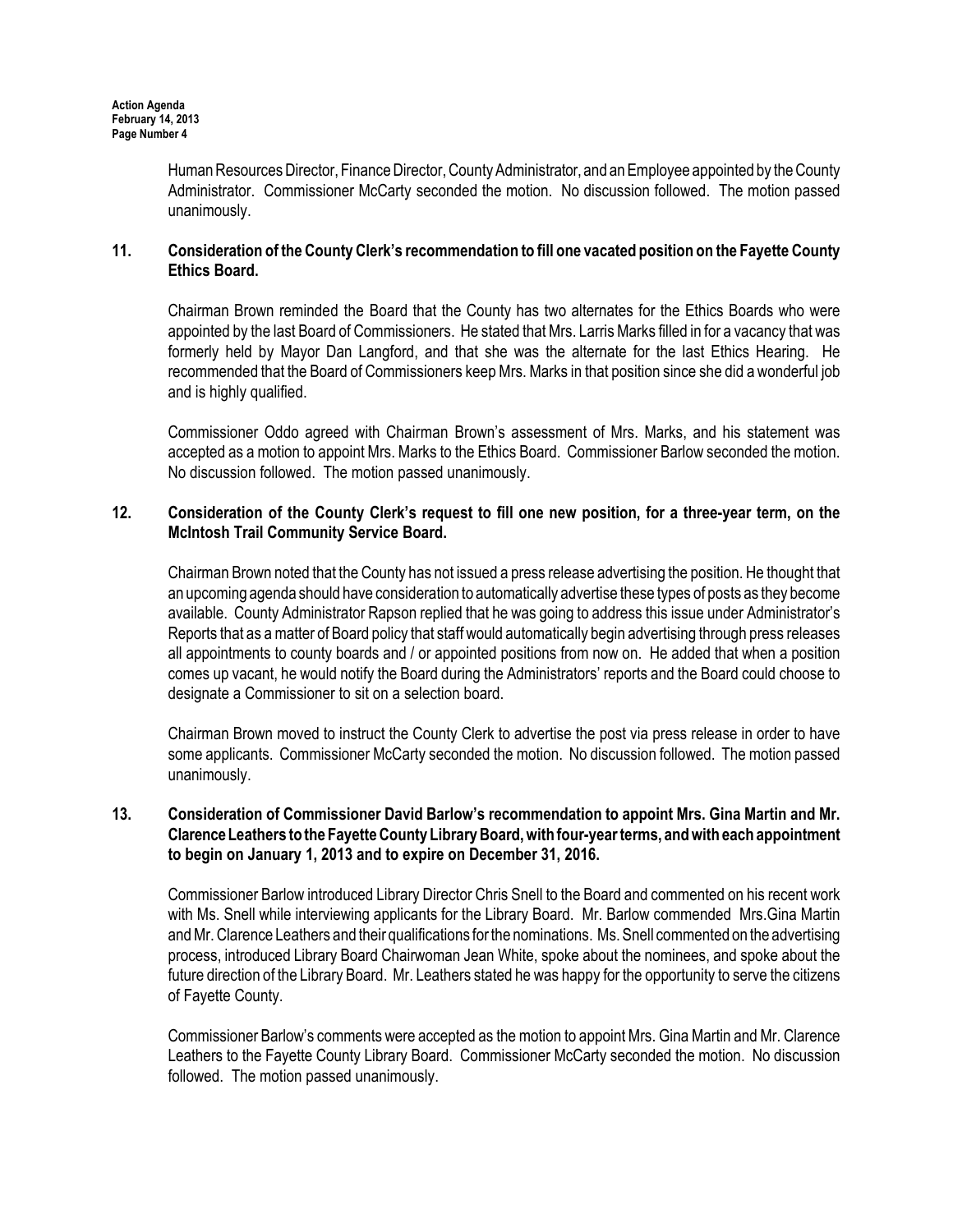## ADMINISTRATOR'S REPORTS:

Provision of the January 23, 2013 Ethics Board Minutes and Order to the Board: County Clerk Floyd Jones reported to the Board that County Ordinance 2010-10 required him to give the minutes and the order from the January 23, 2013 Ethics Board Hearings to the Board of Commissioners. He then asked the County Marshal to provide each Board member with both documents in fulfillment of his duty.

Update on the Administration Complex's Security System: County Administrator Steve Rapson reported that staff was just about to finalize the security system with the doors for the access internally within the building; explaining that the work should be complete within the next week or so. Commissioner Brown added that the Administration Complex was probably the least secure government building in the United States and he commented on the numbers of ways to get into the building. He said staff was trying to create some levels of security within the building. Mr. Rapson replied that it was fine to be transparent, but there is also a need to be secure.

## ATTORNEY'S REPORTS:

Executive Session: Attorney Dennis Davenport reported that he had six items of Executive Session: two involving threatened litigation, three involving pending litigation and one as to review the Executive Session Minutes from January 24, 2013.

#### COMMISSIONERS' REPORTS:

Commissioner Charles Oddo: Commissioner Oddo commented on the Stormwater Town Hall Meeting held on February 13, 2013. He said there was a huge turnout of citizens, and while it was a little passionate, he was thrilled to see everybody come. He hoped the people understood that the Board was trying to resolve the issue. He also commented on two of his long-term friends in the audience, Mr. and Mrs. White.

Commissioner Allen McCarty: Commissioner McCarty said one of his passions to fix in Fayette County pertains to the animal ordinances. He said he knew of two attorneys in Fayette County who have lost closings on homes because the County was limited to three dogs per address. He did not think that was a good thing for Fayette County, and he said the State of Georgia has a very reasonable set of animal control laws that Fayette County should adopt.

Commissioner Randy Ognio: Commissioner Ognio wished everyone a Happy Valentine's Day and said he appreciated them coming to the meeting.

Chairman Steve Brown: Commissioner Brown said he needed to appoint someone to review applications for the McIntosh Trail Community Service Board. Commissioner McCarty volunteered to review the applications. Chairman Brown assigned Commissioner Brown to review the applications. Chairman Brown congratulated Senator Ronnie Chance and his wife on the birth of the baby girl, Isabella. He also spoke of the recent death of Dr. Ferrol Sams, Jr. who passed away at 90 years of age. Chairman Brown then read a portion of Dr. Sam's book entitled The Passing: Perspectives of Rural America and commented on those words.